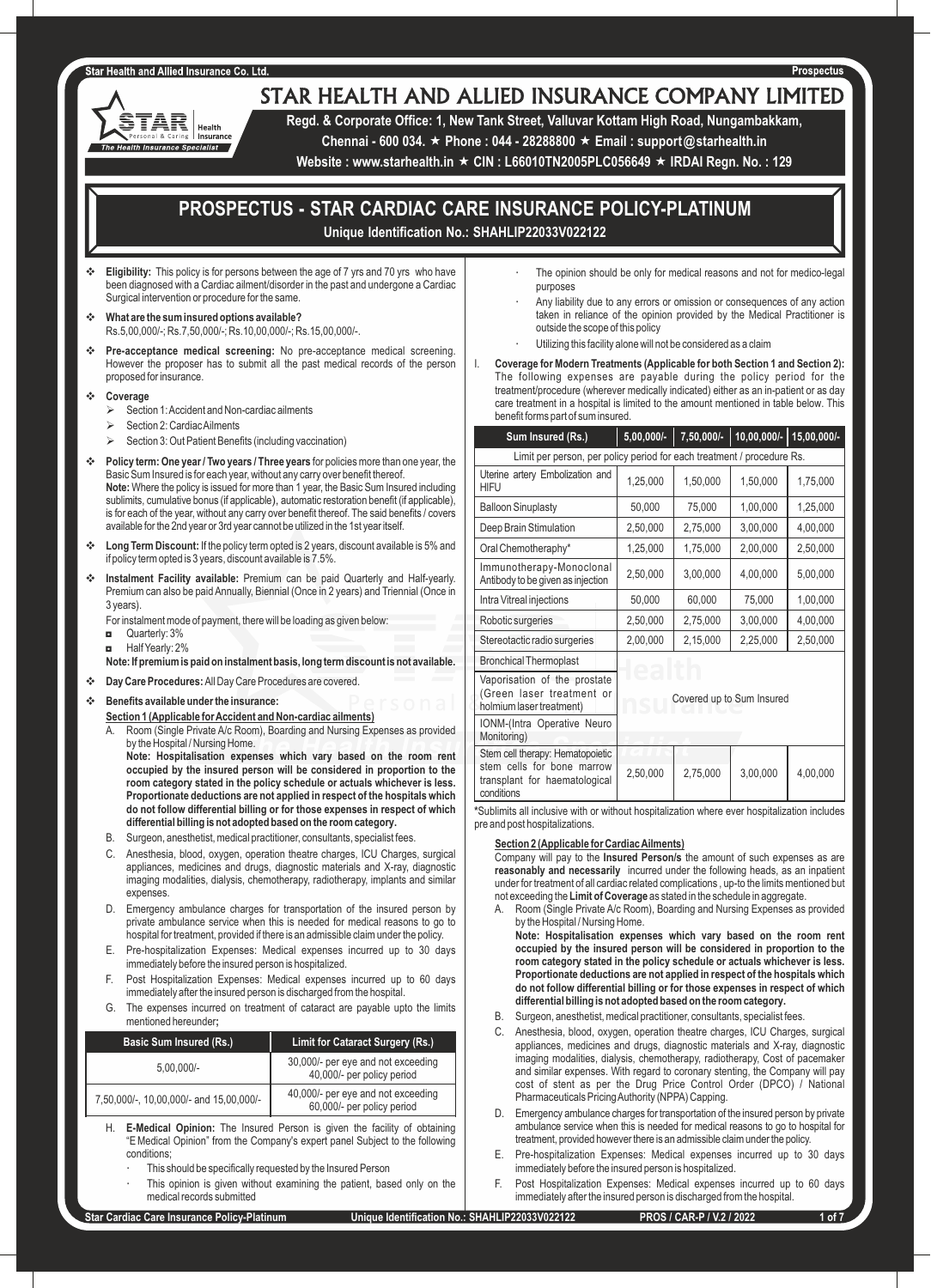#### **Star Health and Allied Insurance Co. Ltd.**

- G. **E-Medical Opinion**: The Insured Person is given the facility of obtaining "E Medical Opinion" from the Company's expert panel Subject to the following conditions;
	- This should be specifically requested by the Insured Person ·
	- This opinion is given without examining the patient, based only on the medical records submitted
	- The opinion should be only for medical reasons and not for medico-legal purposes
	- Any liability due to any errors or omission or consequences of any action taken in reliance of the opinion provided by the Medical Practitioner is outside the scope of this policy
	- Utilizing this facility alone will not be considered as a claim

#### H. **For Cardiac devices up to 50% of the Sum Insured.**

I. **Heart Transplantation :** Expenses incurred for harvesting and transportation of Heart by Air and/or Road is covered. This benefit forms part of sum insured.

| <b>Basic Sum insured (Rs.)</b> | Limit (Rs.)                     |
|--------------------------------|---------------------------------|
| $5,00,000/-$                   |                                 |
| 7,50,000/-                     |                                 |
| 10,00,000/-                    | Up to 200% of Basic Sum insured |
| 15.00.000/-                    |                                 |

J. **Conventional Coronary Angiogram Test:** Expenses incurred upto the limits mentioned below is payable. This benefit forms part of the sum insured.

| <b>Basic Sum Insured (Rs.)</b> | Limit per policy period (Rs.) |
|--------------------------------|-------------------------------|
| Upto 7,50,000                  | 20,000                        |
| Above 7,50,000                 | 25,000                        |

**Note: Disease specific waiting period of 24 months is applicable for Heart Transplantation.**

**Waiting Period Applicable for Section 2:** A waiting period of 30 days from the first commencement of this policy will apply.

#### **Section 3 - Out-Patient Expenses (including vaccination)**

Expenses reasonably and necessarily incurred at any **Networked Facility** in India herein defined as an Out-patient Treatment, provided policy is in force.

| <b>Basic Sum Insured (Rs.)</b> | Limit (Rs.) |  |
|--------------------------------|-------------|--|
| $5,00,000/-$                   | 2.500       |  |
| 7,50,000/-                     | 3.000       |  |
| 10,00,000/-                    | 3.500       |  |
| 15,00,000/-                    | 5,000       |  |

**Note:** Exclusion nos. 15, 17, 18, 30, 31, 32, 34 and 38 are not applicable for Section 3 Payment under this benefit does not form part of the sum insured and claim under this benefit will not impact the Bonus.

**Payment of any claim under this section shall not be construed as a waiver of Company's right to repudiate any claim on grounds of non disclosure of material fact or pre-existing disease, for hospitalization expenses under hospitalization provisions of the policy contract.**

**Note: Expenses incurred for treatment of cardiac conditions shall be payable under Section 2.**

#### v **Additional Benefits under the policy:**

**a. Automatic Restoration of Basic Sum Insured (Applicable for Section 1 Only):** There shall be automatic restoration of the Basic Sum Insured once by 100% upon exhaustion of the limit of coverage during the policy period.

It is made clear that such restored Sum Insured can be utilized only for illness / disease unrelated to the illness / diseases for which claim/s was / were made. The unutilized restored sum insured cannot be carried forward. This Benefit is not available for Modern Treatment and cardiac ailments.

**b. Cumulative Bonus (Not Applicable for Section 3):** The insured person will be eligible for Cumulative bonus calculated at 10% of basic sum insured for each claim free year subject to a maximum of 100% of the basic sum insured.

# **Special Conditions**

- 1. The Cumulative bonus will be calculated on the expiring Basic Sum Insured
- 2. If the insured opts to reduce the Basic Sum Insured at the subsequent renewal, the limit of indemnity by way of such Cumulative bonus shall not exceed such reduced basic sum insured
- In the event of a claim resulting in;
	- a. Partial utilization of Basic Sum Insured, such cumulative bonus so granted will be reduced at the same rate at which it has accrued
	- b. Full utilization of Basic Sum Insured and nil utilization of cumulative bonus accrued, such cumulative bonus so granted will be reduced at the same rate at which it has accrued
	- Full utilization of Basic Sum Insured and partial utilization of cumulative bonus accrued, the cumulative bonus granted on renewal will be the balance cumulative bonus available and will be reduced at the same rate at which it has accrued
	- Full utilization of Basic Sum Insured and full utilization of cumulative bonus accrued, the cumulative bonus on renewal will be "nil"

**c. Cost of Health Checkup:** Expenses incurred towards Cost of Health check-up up to the limits mentioned in the table below on completion of each policy year (irrespective of claim) is payable, provided health check up is done at a Networked facility. Payment under this benefit does not form part of the sum insured and will not impact the Bonus.

| Basic Sum insured (Rs.)   | Limit (Rs.) |
|---------------------------|-------------|
| 5,00,000/- and 7,50,000/- | $2.000/-$   |
| 10,00,000/-               | $3.000/-$   |
| 15.00.000/-               | $4.000/-$   |

**Note**: **Payment of any claim under this section shall not be construed as a waiver of Company's right to repudiate any claim on grounds of non disclosure of material fact or pre-existing disease, for hospitalization expenses under hospitalization provisions of the policy contract.**

**d. Wellness Service:** This program intends to promote, incentivize and to reward the Insured Persons' healthy life style.

The Insured Person can avail the following services

(i) Nutrition & Diet Consultation (ii) Counseling (For Stress Management) (iii) Unlimited Tele-Consultation & E-pharmacy facility

**Wellness Reward Program:** To avail discount on renewal premium, insured should submit the following test reports at least 3 months before the policy renewal date.

#### Insured can avail **10%** discount on the renewal premium, if the following submitted reports are normal

- (i) ECHO (Echocardiogram)
- (ii) Lipid Profile
- (iii) HbA1c (Hemoglobin A1c)

**Note:** Incase if any of the 2 tests, results are normal, Insured can avail **5%** discount on renewal premium

**Note:** The above test reports should be submitted within one month from the date of testing.

- **e. Rehabilitation and Pain Management:** The company will pay the medical expenses for Rehabilitation and Pain Management up to the sub-limit (or) maximum up to 10% of the basic sum insured whichever is less, per policy year. **Rehabilitation:** The Company will pay the expenses for rehabilitation, if availed at authorized centres as an In-patient/Out-patient, and if there is an admissible claim under Section 1 or 2 for In-patient hospitalization for an injury, disease or illness specified below;
	- 1. Poly Trauma
	- 2. Head injury
	- 3. Diseases of the spine
	- 4. Stroke

| <b>Pain Management treatment</b>       |                                                                                                                               |                                       |                      |              |
|----------------------------------------|-------------------------------------------------------------------------------------------------------------------------------|---------------------------------------|----------------------|--------------|
| <b>Subject - Pain Management Cover</b> |                                                                                                                               | <b>Sub-limits (Per Policy Period)</b> |                      |              |
|                                        | Name of the covered pain management<br>treatment                                                                              | 5 Lacs                                | $7.5$ and<br>10 Lacs | 15 Lacs      |
| 1                                      | Lumbar and cervical medial branch block with<br>RF ablation for lumbar and cervical facet joint<br>arthritis                  | 50.000/-                              | 65.000/-             | 75.000/-     |
| $\overline{2}$                         | Caudal epidural injection for Discogenic pain                                                                                 | $30,000/-$                            | 40,000/-             | 50,000/-     |
| 3                                      | Lumbar and cervical selective nerve root block<br>for Lumbar and Cervical radicular pain                                      | 40,000/-                              | 50,000/-             | 60,000/-     |
| $\overline{\mathcal{L}}$               | Caudal Neuroplasty for Failed back spine<br>surgery                                                                           | 70.000/-                              | 85.000/-             | $1.00.000/-$ |
| 5                                      | Stellate ganglion ablation for upper limb CRPS                                                                                | 50,000/-                              | 65,000/-             | 75,000/-     |
| 6                                      | Occipital nerve Pulsed RF lesioning for<br>Migraines, Cluster headache and cervicogenic<br>headaches                          | 50,000/-                              | 65,000/-             | 75.000/-     |
| $\overline{7}$                         | Lumbar sympathetic chain RF ablation for<br>lower limb CRPS, diabetic periphery painful<br>neuropathy and Ischaemic limb pain | 50,000/-                              | 65,000/-             | 75,000/-     |
| 8                                      | Gasserian ganglion ablation for Trigeminal<br>neuralgia                                                                       | 50,000/-                              | 65,000/-             | 75,000/-     |
| 9                                      | Intercostal nerve Ablation for post thoracotomy<br>pain and Thoracic malignancy pain                                          | 30.000/-                              | 65,000/-             | 75,000/-     |
| 10                                     | Coeliac plexus ablation for upper gastrointestinal<br>malignancies pain                                                       | 40.000/-                              | 65,000/-             | 75,000/-     |
| 11                                     | Superior hypogastric plexus ablation for lower<br>Gastro intestinal malignancies pain                                         | 40.000/-                              | 65,000/-             | 75,000/-     |
| 12                                     | Ganglion impar ablation for perineal cancer<br>pain and coccydynia                                                            | 50,000/-                              | 65,000/-             | 75,000/-     |
| 13                                     | Cooled RF ablation of genicular nerve for<br>grade 1 and 2 osteoarthritis knee and hip                                        | 75.000/-                              | 1,00,000/-           | 1,25,000/-   |
| 14                                     | Suprascapular nerve RF ablation for rotator<br>cuff partial tear and peri arthritis shoulder pain                             | 40,000/-                              | 65,000/-             | 75,000/-     |

**Important Note:** Rehabilitation and/or Pain management treatment can be taken only at the Authorized centres mentioned in our website – www.starhealth.in.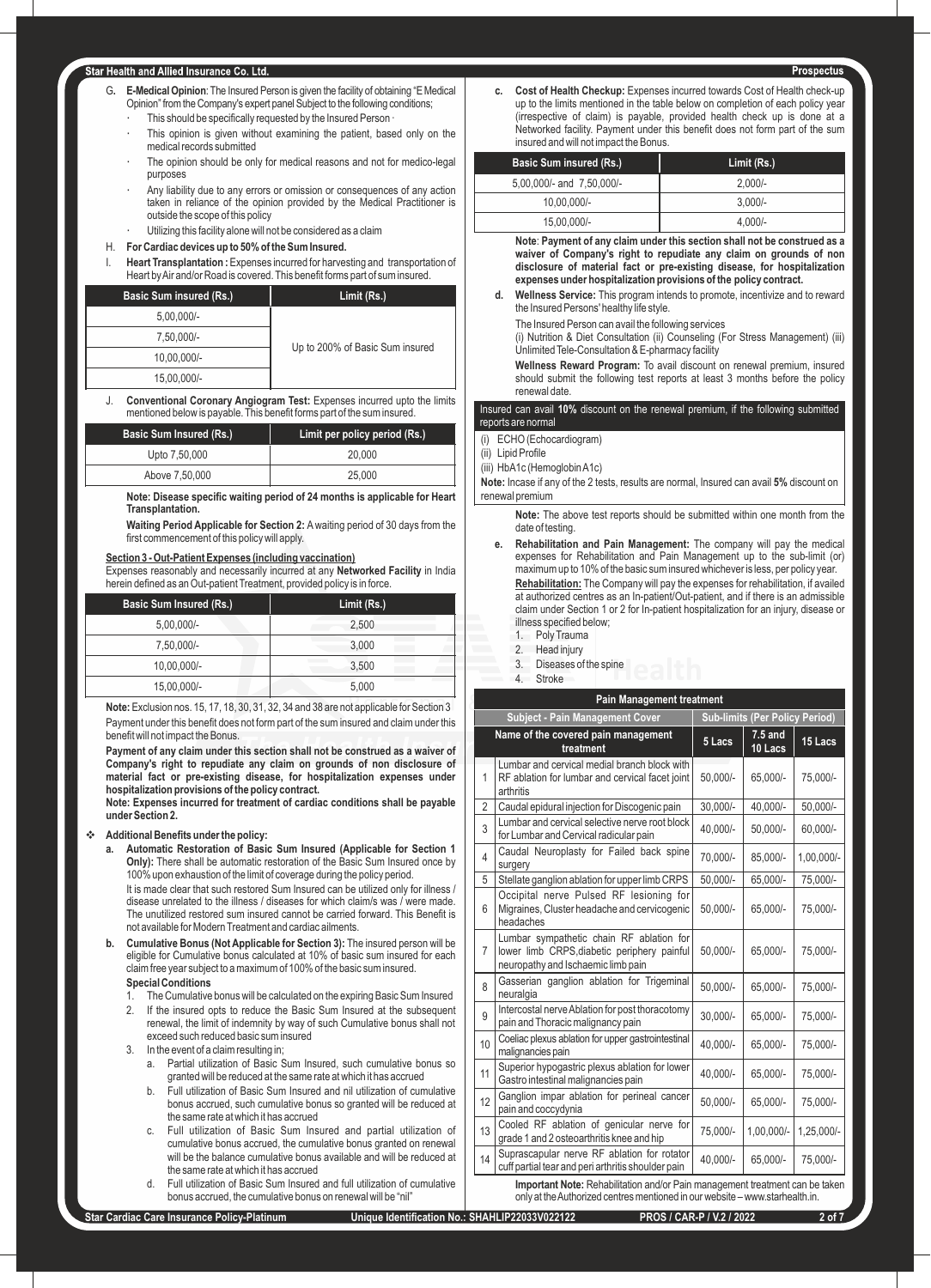#### Star Health and Allied Insurance Co. Ltd.

- **Exclusions:** The Company shall not be liable to make any payments under this policy in respect of any expenses incurred in connection with or in respect of;
	- **1. Pre-Existing Diseases Code Excl 01**
		- A. **Applicable for Section 1:** Expenses related to the treatment of a pre-existing Disease (PED) and its direct complications shall be excluded until the expiry of 48 months of continuous coverage after the date of inception of the first policy with insurer.

**Applicable for Section 2 (Applicable for Cardiac Ailments):** Expenses related to the treatment of a pre-existing Disease (PED) and its direct complications shall be excluded until the expiry of 30 days of continuous coverage after the date of inception of the first policy with insurer.

- B. In case of enhancement of sum insured the exclusion shall apply afresh to the extent of sum insured increase.
- C. If the Insured Person is continuously covered without any break as defined under the portability norms of the extant IRDAI (Health Insurance) Regulations, then waiting period for the same would be reduced to the extent of prior coverage.
- D. **Applicable for Section 1:** Coverage under the policy after the expiry of 48 months for any pre-existing disease is subject to the same being declared at the time of application and accepted by Insurer.

#### **2. Specified disease / procedure waiting period - Code Excl 02 (Applicable for Section 1)**

- A. Expenses related to the treatment of the following listed Conditions, surgeries/treatments shall be excluded until the expiry of 24 months of continuous coverage after the date of inception of the first policy with us. This exclusion shall not be applicable for claims arising due to an accident.
- B. In case of enhancement of sum insured the exclusion shall apply afresh to the extent of sum insured increase.
- C. If any of the specified disease/procedure falls under the waiting period specified for pre-Existing diseases, then the longer of the two waiting periods shall apply.
- D. The waiting period for listed conditions shall apply even if contracted after the policy or declared and accepted without a specific exclusion.
- E. If the Insured Person is continuously covered without any break as defined under the applicable norms on portability stipulated by IRDAI, then waiting period for the same would be reduced to the extent of prior coverage.
- F. List of specific diseases/procedures;
	- i. Cataract and diseases of the anterior and posterior chamber of the Eye, Diseases of ENT, Diseases related to Thyroid, Prolapse of intervertebral disc (other than caused by accident), Varicose veins and Varicose ulcers, all Diseases of Prostate, Stricture Urethra, all Obstructive Uropathies, all types of Hernia, Epididymal Cyst, Benign Tumours of Epididymis, Spermatocele, Varicocele, Hydrocele, Fistula / Fissure in ano, Hemorrhoids, Pilonidal Sinus and Fistula, Rectal Prolapse, Stress Incontinence and Congenital Internal disease / defect
	- Desmoid tumour of anterior abdominal wall. Gall bladder and Pancreatic diseases and all treatments (conservative, interventional, laparoscopic and open) related to Hepato-pancreato-biliary diseases including Gall bladder and Pancreatic calculi. All types of management for Kidney calculi and Genitourinary tract calculi
	- All treatments (conservative, interventional, laparoscopic and open) related to all Diseases of Uterus, Fallopian tubes, Cervix and Ovaries, Uterine bleeding, Pelvic Inflammatory Diseases, Benign breast diseases, Umbilical sinus, Umbilical fistula
	- iv. Conservative, operative treatment and all types of intervention for Diseases related to Tendon, Ligament, Fascia, Bones and Joint Including Arthroscopy and Arthroplasty [other than caused by accident]
	- Degenerative disc and Vertebral diseases including Replacement of bones and joints and Degenerative diseases of the Musculo-skeletal system
	- vi. Subcutaneous Benign lumps, Sebaceous cyst, Dermoid cyst, Mucous cyst lip / cheek, Carpal tunnel syndrome, Trigger finger, Lipoma , Neurofibroma, Fibroadenoma, Ganglion and similar pathology
	- vii. Any transplant and related surgery

### **3. 30-day waiting period - Code Excl 03(Applicable for Section 1 )**

- Expenses related to the treatment of any illness within 30 days from the first policy commencement date shall be excluded except claims arising due to an accident, provided the same are covered.
- B. This exclusion shall not, however, apply if the Insured Person has continuous coverage for more than twelve months.
- C. The within referred waiting period is made applicable to the enhanced sum insured in the event of granting higher sum insured subsequently.

#### **4. Investigation & Evaluation - Code Excl 04**

- A. Expenses related to any admission primarily for diagnostics and evaluation purposes only are excluded.
- B. Any diagnostic expenses which are not related or not incidental to the current diagnosis and treatment are excluded.
- **5. Rest Cure, rehabilitation (except to the extent covered under additional benefits(e)) and respite care - Code Excl 05:** Expenses related to any admission primarily for enforced bed rest and not for receiving treatment. This also includes;
	- 1. Custodial care either at home or in a nursing facility for personal care such as help with activities of daily living such as bathing, dressing, moving around either by skilled nurses or assistant or non-skilled persons.
	- 2. Any services for people who are terminally ill to address physical, social, emotional and spiritual needs.
- **6. Obesity / Weight Control Code Excl 06:** Expenses related to the surgical treatment of obesity that does not fulfill all the below conditions;
	- A. Surgery to be conducted is upon the advice of the Doctor.
	- B. The surgery/Procedure conducted should be supported by clinical protocols.
	- C. The member has to be 18 years of age or older and,
	- D. Body Mass Index (BMI);
		- greater than or equal to 40 or
		- 2. greater than or equal to 35 in conjunction with any of the following severe co-morbidities following failure of less invasive methods of weight loss:
			- a. Obesity-related cardiomyopathy
			- b. Coronary heart disease
			- c. Severe Sleep Apnea
			- d. Uncontrolled Type2 Diabetes
- **7. Change-of-Gender treatments Code Excl 07:** Expenses related to any treatment, including surgical management, to change characteristics of the body to those of the opposite sex.
- 8. Cosmetic or plastic Surgery Code Excl 08: Expenses for cosmetic or plastic surgery or any treatment to change appearance unless for reconstruction following an Accident, Burn(s) or Cancer or as part of medically necessary treatment to remove a direct and immediate health risk to the insured. For this to be considered a medical necessity, it must be certified by the attending Medical **Practitioner.**
- Hazardous or Adventure sports Code Excl 09: Expenses related to any treatment necessitated due to participation as a professional in hazardous or adventure sports, including but not limited to, para-jumping, rock climbing, mountaineering, rafting, motor racing, horse racing or scuba diving, hand gliding, sky diving, deep-sea diving.
- **10. Breach of law Code Excl 10:** Expenses for treatment directly arising from or consequent upon any Insured Person committing or attempting to commit a breach of law with criminal intent.
- **11. Excluded Providers Code Excl 11:** Expenses incurred towards treatment in any hospital or by any Medical Practitioner or any other provider specifically excluded by the Insurer and disclosed in its website / notified to the policyholders are not admissible. However, in case of life threatening situations or following an accident, expenses up to the stage of stabilization are payable but not the complete claim.
- **12.** Treatment for Alcoholism, drug or substance abuse or any addictive condition and consequences thereof **- Code Excl 12**
- **13.** Treatments received in health hydros, nature cure clinics, spas or similar establishments or private beds registered as a nursing home attached to such establishments or where admission is arranged wholly or partly for domestic reasons **- Code Excl 13**
- **14.** Dietary supplements and substances that can be purchased without prescription, including but not limited to Vitamins, minerals and organic substances unless prescribed by a medical practitioner as part of hospitalization claim or day care procedure - **Code Excl 14**
- **15. Refractive Error Code Excl 15:** Expenses related to the treatment for correction of eye sight due to refractive error less than 7. 5 dioptres.
- **16. Unproven Treatments Code Excl 16:** Expenses related to any unproven treatment, services and supplies for or in connection with any treatment. Unproven treatments are treatments, procedures or supplies that lack significant medical documentation to support their effectiveness.
- 17. Sterility and Infertility Code Excl 17: Expenses related to sterility and infertility. This includes;
	- a. Any type of contraception, sterilization
	- b. Assisted Reproduction services including artificial insemination and advanced reproductive technologies such as IVF, ZIFT, GIFT, ICSI
	- c. Gestational Surrogacy
	- d. Reversal of sterilization

#### **18. Maternity - Code Excl 18**

- a. Medical treatment expenses traceable to childbirth (including complicated deliveries and caesarean sections incurred during hospitalization) except ectopic pregnancy
- b. Expenses towards miscarriage (unless due to an accident) and lawful medical termination of pregnancy during the policy period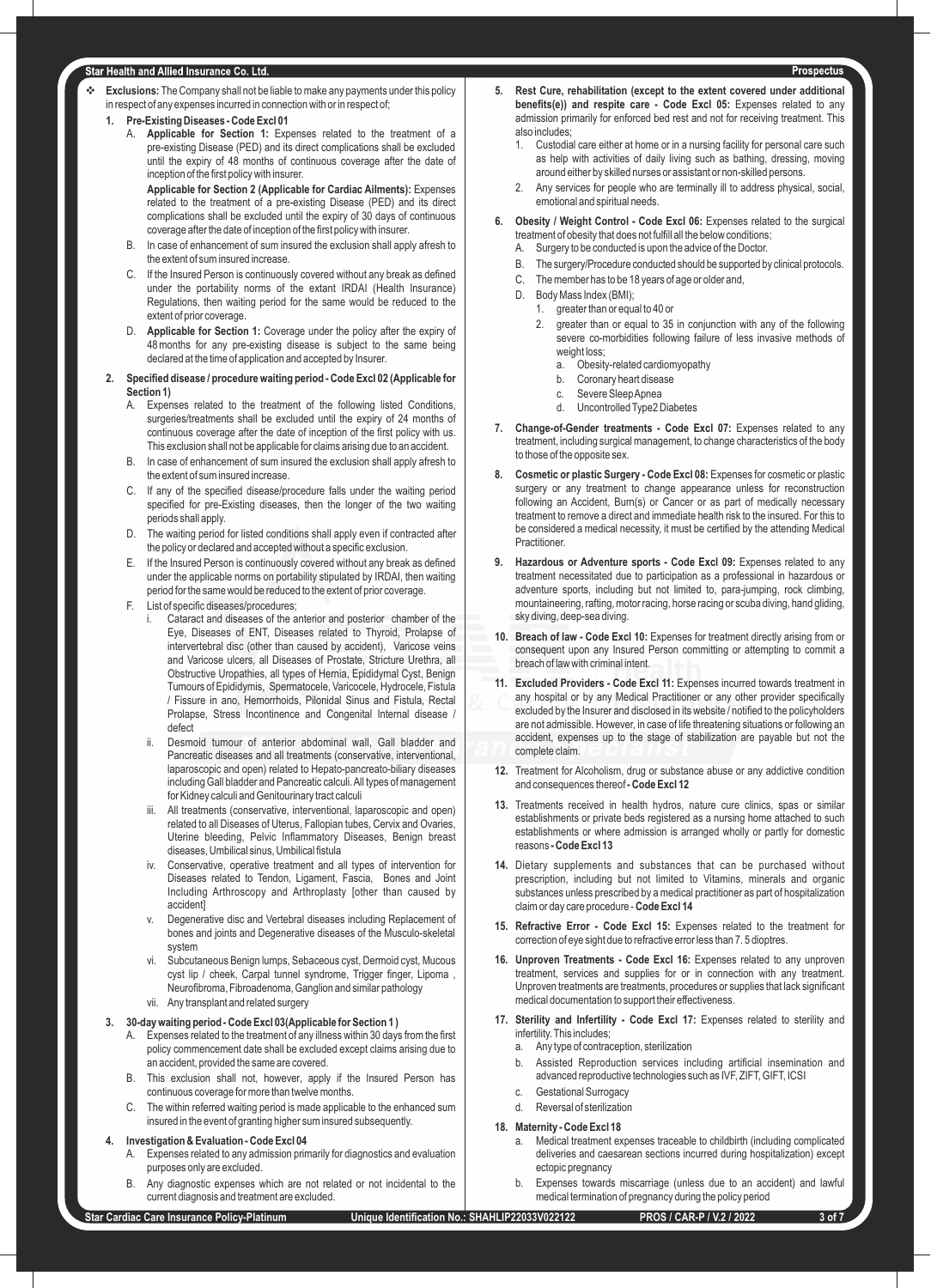#### tar Health and Allied Insurance Co. Ltd.

- **19.** Circumcision(unless necessary for treatment of a disease not excluded under this policy or necessitated due to an accident), Preputioplasty, Frenuloplasty, Preputial Dilatation and Removal of SMEGMA**- Code Excl 19**
- **20.** Congenital External Condition / Defects / Anomalies  **Code Excl 20**
- **21.** Convalescence , general debility, run-down condition, Nutritional deficiency states **- Code Excl 21**
- **22.** Intentional self injury  **Code Excl 22**
- **23.** Injury/disease directly or indirectly caused by or arising from or attributable to war, invasion, act of foreign enemy, warlike operations (whether war be declared or not) **- Code Excl 24**
- **24.** Injury or disease directly or indirectly caused by or contributed to by nuclear weapons/material **- Code Excl 25**
- **25.** Expenses incurred on Enhanced External Counter Pulsation Therapy and related therapies, Chelation therapy, Hyperbaric Oxygen Therapy, Rotational Field Quantum Magnetic Resonance Therapy, VAX-D, Low level laser therapy, Photodynamic therapy and such other therapies **- Code Excl 26**
- **26.** Unconventional, Untested, Experimental therapies  **Code Excl 27**
- **27.** Chondrocyte Implantation, Procedures using Platelet Rich plasma and Intra articular injection therapy **- Code Excl 28**
- **28.** Biologicals, except when administered as an in-patient, when clinically indicated and hospitalization warranted **- Code Excl 29**
- **29.** All treatment for Priapism and erectile dysfunctions  **Code Excl 30**
- **30.** Inoculation or Vaccination (except for post-bite treatment and for medical treatment for therapeutic reasons) **- Code Excl 31**
- **31.** Dental treatment or surgery unless necessitated due to accidental injuries and requiring hospitalization. (Dental implants are not payable) **- Code Excl 32**
- **32.** Medical and / or surgical treatment of Sleep apnea, treatment for endocrine disorders **- Code Excl 33**
- **33.** Hospital registration charges, admission charges, telephone charges and such other charges **- Code Excl 34**
- **34.** Cost of spectacles and contact lens, hearing aids, walkers and crutches, wheel chairs, Cochlear implants and procedure related hospitalization expenses, CPAP, BIPAP, Continuous Ambulatory Peritoneal Dialysis, infusion pump and such other similar aids **- Code Excl 35**
- **35.** Any hospitalizations which are not Medically Necessary  **Code Excl 36**
- **36.** Other Excluded Expenses as detailed in the website www.starhealth.in  **Code Excl 37**
- **37.** Existing disease/s, disclosed by the insured and mentioned in the policy schedule (based on insured's consent), for specified ICD codes **- Code Excl 38**
- **38.** Expenses incurred for treatment of diseases/illness/accidental injuries by systems of medicine other than allopathy **- Code Excl 39**
- **Note**: Exclusion nos. 15, 17, 18, 30, 31, 32, 34 and 38 are not applicable for Section 3
- **\*** Moratorium Period: After completion of eight continuous years under the policy no look back to be applied. This period of eight years is called as moratorium period. The moratorium would be applicable for the sums insured of the first policy and subsequently completion of 8 continuous years would be applicable from date of enhancement of sums insured only on the enhanced limits. After the expiry of Moratorium Period no health insurance claim shall be contestable except for proven fraud and permanent exclusions specified in the policy contract. The policies would however be subject to all limits, sub limits, co-payments, deductibles as per the policy contract.

#### v **Claims Procedure**

**A. Condition Precedent to Admission of Liability:** The terms and conditions of the policy must be fulfilled by the insured person for the Company to make any payment for claim(s) arising under the policy.

## **B. Documents for Cashless Treatment (Section 1 and Section 2)**

- a. Call the 24 hour help-line for assistance 1800 425 2255 /1800 102 4477
- b. Inform the ID number for easy reference
- c. On admission in the hospital, produce the ID Card issued by the Company at the Hospital Helpdesk
- d. Obtain the Pre-authorization Form from the Hospital Help Desk, complete the Patient Information and resubmit to the Hospital Help Desk
- e. The Treating Doctor will complete the hospitalization / treatment information and the hospital will fill up expected cost of treatment
- f. This form should be submitted to the Company
- g. The Company will process the request and call for additional documents/ clarifications if the information furnished is inadequate
- h. Once all the details are furnished, the Company will process the request as per the terms and conditions as well as the exclusions therein and either approve or reject the request based on the merits
- In case of emergency hospitalization information to be given within 24 hours after hospitalization

j. Cashless facility can be availed only in networked Hospitals. For details of Networked Hospitals, the insured may visit www.starhealth.in or contact the nearest branch or refer to the list of Networked Hospitals provided with the policy document

In non-network hospitals payment must be made up-front by Insured / Insured Person and then reimbursement will be effected on submission of documents upon its admissibility.

**Note:** The Company reserves the right to call for additional documents wherever required.

Denial of a Pre-authorization request is in no way to be construed as denial of treatment or denial of coverage. The Insured Person can go ahead with the treatment, settle the hospital bills and submit the claim for a permissible reimbursement.

#### **C. For Reimbursement claims:**Time limit for submission of;

| $ $ SI.No. | <b>Type of Claim</b>                                                              | <b>Prescribed time limit</b>                                                               |
|------------|-----------------------------------------------------------------------------------|--------------------------------------------------------------------------------------------|
| 1.         | Reimbursement of hospitalization,<br>day care and pre hospitalization<br>expenses | Claim must be filed within 15 days from<br>the date of discharge from the Hospital.        |
| 2.         | <b>Reimbursement of Post</b><br>hospitalization                                   | within 15 days after completion of<br>60 days from the date of discharge from<br>hospital. |

**D. Notification of Claim:** Upon the happening of any event, which may give rise to a claim under this policy, notice with full particulars shall be sent to the Company within 24 hours from the date of occurrence of the event.

**Note: Conditions B&C are precedent to admission of liability under the policy. However the Company will examine and relax the time limit mentioned in these conditions depending upon the merits of the case.**

#### **E. For Reimbursement Claims**

- a. Duly completed claim form, and
- b. Pre Admission investigations and treatment papers
- c. Discharge Summary from the hospital in original
- d. Cash receipts from hospital, chemists
- e. Cash receipts and reports for tests done
- f. Receipts from doctors, surgeons, anesthetist
- g. Certificate from the attending doctor regarding the diagnosis
- h. First Information Report in-case of Road Traffic Accident
- Copy of PAN card
- **F. Claims of Out Patient Consultations / treatments (Section 3) will be settled on a reimbursement basis on production of cash receipts Note:** The Company reserves the right to call for additional documents wherever

#### **G. Provision for Penal Interest**

required.

- a) The Company shall settle or reject a claim, as the case may be, within 30 days from the date of receipt of last necessary document
- b) ln the case of delay in the payment of a claim, the Company shall be liable to pay interest to the policyholder from the date of receipt of last necessary document to the date of payment of claim at a rate 2% above the bank rate
- c) However, where the circumstances of a claim warrant an investigation in the opinion of the Company, it shall initiate and complete such investigation at the earliest, in any case not later than 30 days from the date of receipt of last necessary document. ln such cases, the Company shall settle or reject the claim within 45 days from the date of receipt of last necessary document
- d) ln case of delay beyond stipulated 45 days, the Company shall be liable to pay interest to the policyholder at a rate 2% above the bank rate from the date of receipt of last necessary document to the date of payment of claim
- e) "Bank rate" shall mean the rate fixed by the Reserve Bank of lndia (RBI) at the beginning of the financial year in which claim has fallen due.

**Renewal of Policy:** The policy shall ordinarily be renewable except on grounds of fraud, misrepresentation by the Insured Person;

- The Company shall endeavor to give notice for renewal. However, the Company is not under obligation to give any notice for renewal
- Renewal shall not be denied on the ground that the insured person had made a claim or claims in the preceding policy years
- Request for renewal along with requisite premium shall be received by the Company before the end of the policy period
- 4. At the end of the policy period, the policy shall terminate and can be renewed within the Grace Period of 30 days to maintain continuity of benefits without break in policy
- 5. Coverage is not available during the grace period
- 6. No loading shall apply on renewals based on individual claims experience
- **Revision of Sum Insured:** Reduction or enhancement of sum insured is permissible only at the time of renewal. Enhancement of sum insured is subject to no claim being lodged or paid under this policy.

Both the acceptance for enhancement and the amount of enhancement will be at the discretion of the Company. Where the sum insured is enhanced, the amount of such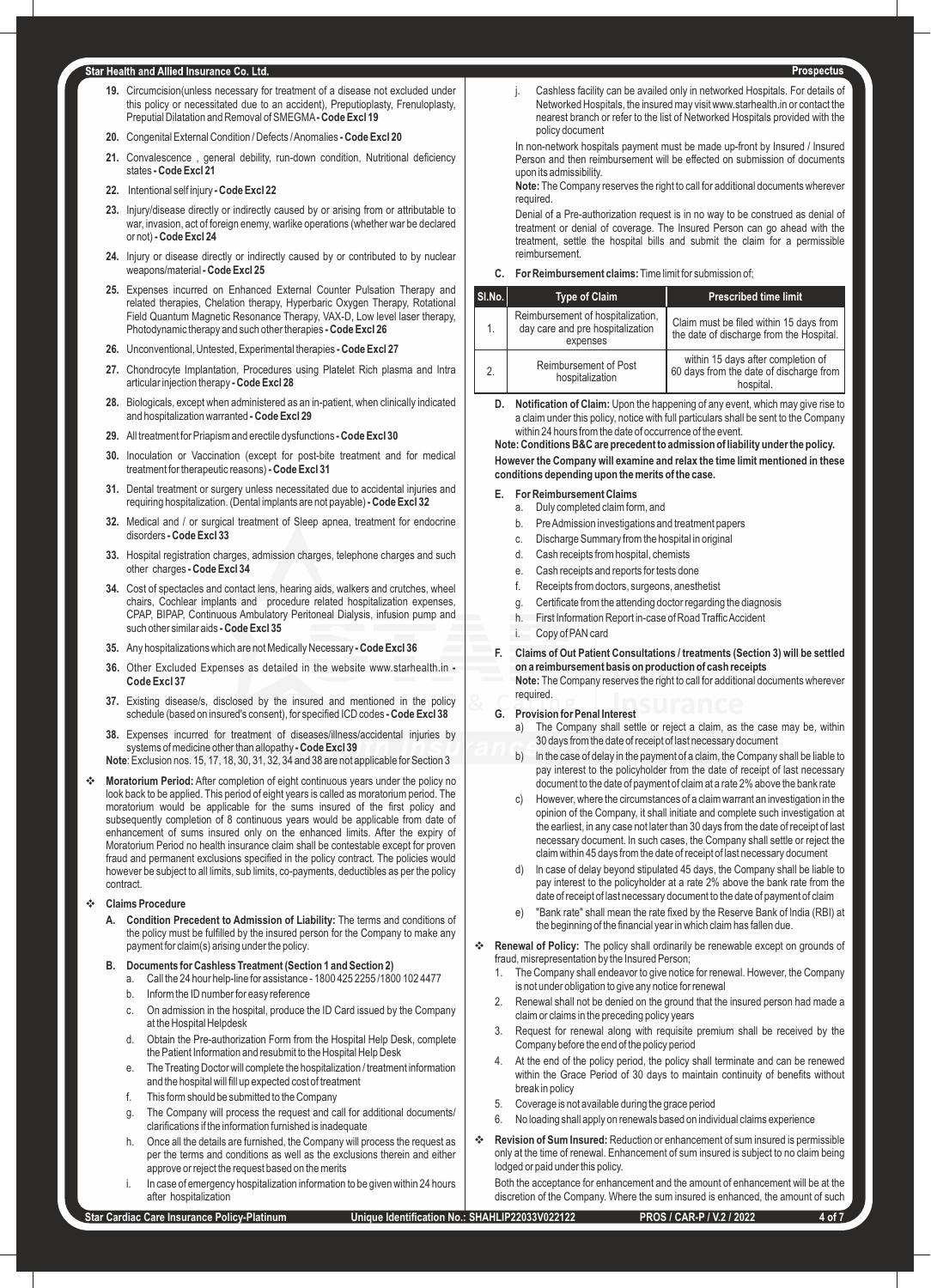#### **Star Health and Allied Insurance Co. Ltd.**

additional sum insured including the respective sublimits shall be subject to the following terms.

Exclusion as given below shall apply afresh from the date of such enhancement for the increase in the sum insured, that is, the difference between the expiring policy sum insured and the increased current sum insured;

- a) First 30 days as under **Exclusion Code Excl 03**
- b) 24 months with continuous coverage without break (with grace period) in respect of diseases / treatments falling under **Exclusion - Code Excl 02**
- c) 48 months of continuous coverage without break (with grace period) in respect of Pre-Existing diseases as defined, under **Exclusion - Code Excl 01** However in respect of Section 2 this exclusion will be 30 days
- d) 24 months of continuous coverage without break (with grace period) for diseases / conditions diagnosed / treated irrespective of whether any claim is made or not in the immediately preceding three policy periods
- The above applies to each relevant insured person
- **\*** Migration: The insured person will have the option to migrate the policy to other health insurance products/plans offered by the company by applying for migration of the Policy atleast 30 days before the policy renewal date as per IRDAI guidelines on Migration. lf such person is presently covered and has been continuously covered without any lapses under any health insurance product/plan offered by the company, the insured person will get the accrued continuity benefits in waiting periods as per IRDAI guidelines on migration.

#### **For Detailed Guidelines on migration, kindly refer the link;**

https://www.irdai.gov.in/ADMINCMS/cms/frmGuidelines\_Layout.aspx?page=PageNo3987

**\*** Portability: The insured person will have the option to port the policy to other insurers by applying to such insurer to port the entire policy along with all the members of the family, if any, at least 45 days before, but not earlier than 60 days from the policy renewal date as per IRDAI guidelines related to portability. lf such person is presently covered and has been continuously covered without any lapses under any health insurance policy with an lndian General/Health insurer, the proposed insured person will get the accrued continuity benefits in waiting periods as per IRDAI guidelines on portability.

#### **For Detailed Guidelines on portability, kindly refer the link;**

https://www.irdai.gov.in/ADMINCMS/cms/frmGuidelines\_Layout.aspx?page=PageNo3987

- v **Possibility of Revision of Terms of the Policy lncluding the Premium Rates:** The Company, with prior approval of lRDAl, may revise or modify the terms of the policy including the premium rates. The insured person shall be notified three months before the changes are effected.
- $\div$  **Withdrawal of policy** 
	- In the likelihood of this product being withdrawn in future, the Company will intimate the insured person about the same 90 days prior to expiry of the policy
	- ii. Insured Person will have the option to migrate to similar health insurance product available with the Company at the time of renewal with all the accrued continuity benefits such as cumulative bonus, waiver of waiting period as per IRDAI guidelines, provided the policy has been maintained without a break
- **Premium Payment in Instalments:** If the insured person has opted for Payment of Premium on an instalment basis i.e. Half Yearly or Quarterly, as mentioned in the policy Schedule/Certificate of Insurance, the following Conditions shall apply (notwithstanding any terms contrary elsewhere in the policy);
	- Grace Period of 7 days would be given to pay the instalment premium due for the policy
	- ii. During such grace period, coverage will not be available from the due date of instalment premium till the date of receipt of premium by Company
	- iii. The insured person will get the accrued continuity benefit in respect of the "Waiting Periods", "Specific Waiting Periods" in the event of payment of premium within the stipulated grace Period
	- iv. No interest will be charged lf the instalment premium is not paid on due date
	- In case of instalment premium due not received within the grace period, the policy will get cancelled
	- vi. ln the event of a claim, all subsequent premium instalments shall immediately become due and payable
	- vii. The company has the right to recover and deduct all the pending installments from the claim amount due under the policy
- **Free Look Period:** The Free Look Period shall be applicable on new individual health insurance policies and not on renewals or at the time of porting/migrating the policy. The insured person shall be allowed free look period of fifteen days from date of receipt of the policy document to review the terms and conditions of the policy, and to return the same if not acceptable.

lf the insured has not made any claim during the Free Look Period, the insured shall be entitled to;

- i. a refund of the premium paid less any expenses incurred by the Company on medical examination of the insured person and the stamp duty charges or
- ii. where the risk has already commenced and the option of return of the policy is exercised by the insured person, a deduction towards the proportionate risk premium for period of cover or
- iii. where only a part of the insurance coverage has commenced, such proportionate premium commensurate with the insurance coverage during such period

#### **Cancellation**

The policyholder may cancel this policy by giving 15 days' written notice and in such an event, the Company shall refund premium for the unexpired policy period as detailed below;

| <b>Cancellation table applicable for Policy Term</b><br>1 Year without instalment option |                                                                                                                          |  |
|------------------------------------------------------------------------------------------|--------------------------------------------------------------------------------------------------------------------------|--|
| Period on risk                                                                           | Rate of premium to be retained                                                                                           |  |
| Up to one month                                                                          | 22.5% of the policy premium                                                                                              |  |
| Exceeding one month up to 3 months                                                       | 37.5% of the policy premium                                                                                              |  |
| Exceeding 3 months up to 6 months                                                        | 57.5% of the policy premium                                                                                              |  |
| Exceeding 6 months up to 9 months                                                        | 80% of the policy premium                                                                                                |  |
| Exceeding 9 months                                                                       | Full of the policy premium                                                                                               |  |
|                                                                                          | Cancellation table applicable for Policy Term 1 Year with instalment option of<br>Half-yearly premium payment frequency  |  |
| Period on risk                                                                           | Rate of premium to be retained                                                                                           |  |
| Up to one month                                                                          | 45% of the total premium received                                                                                        |  |
| Exceeding one month up to 4 months                                                       | 87.5% of the total premium received                                                                                      |  |
| Exceeding 4 months up to 6 months                                                        | 100% of the total premium received                                                                                       |  |
| Exceeding 6 months up to 7 months                                                        | 65% of the total premium received                                                                                        |  |
| Exceeding 7 months up to 10 months                                                       | 85% of the total premium received                                                                                        |  |
| Exceeding 10 months                                                                      | 100% of the total premium received                                                                                       |  |
|                                                                                          | Cancellation table applicable for Policy Term 1 Year with instalment option of<br>Quarterly premium payment frequency    |  |
| Period on risk                                                                           | Rate of premium to be retained                                                                                           |  |
| Up to one month                                                                          | 87.5% of the total premium received                                                                                      |  |
| Exceeding one month up to 3 months                                                       | 100% of the total premium received                                                                                       |  |
| Exceeding 3 months up to 4 months                                                        | 87.5% of the total premium received                                                                                      |  |
| Exceeding 4 months up to 6 months                                                        | 100% of the total premium received                                                                                       |  |
| Exceeding 6 months up to 7 months                                                        | 85% of the total premium received                                                                                        |  |
| Exceeding 7 months up to 9 months                                                        | 100% of the total premium received                                                                                       |  |
| Exceeding 9 months up to 10 months                                                       | 85% of the total premium received                                                                                        |  |
| Exceeding 10 months                                                                      | 100% of the total premium received                                                                                       |  |
|                                                                                          | Cancellation table applicable for Policy Term<br>2 Years without instalment option                                       |  |
| Period on risk                                                                           | Rate of premium to be retained                                                                                           |  |
| Up to one month                                                                          | 17.5% of the policy premium                                                                                              |  |
| Exceeding one month up to 3 months                                                       | 25% of the policy premium                                                                                                |  |
| Exceeding 3 months up to 6 months                                                        | 37.5% of the policy premium                                                                                              |  |
| Exceeding 6 months up to 9 months                                                        | 47.5% of the policy premium                                                                                              |  |
| Exceeding 9 months up to 12 months                                                       | 57.5% of the policy premium                                                                                              |  |
| Exceeding 12 months up to 15 months                                                      | 67.5% of the policy premium                                                                                              |  |
| Exceeding 15 months up to 18 months                                                      | 80% of the policy premium                                                                                                |  |
| Exceeding 18 months up to 21 months                                                      | 90% of the policy premium                                                                                                |  |
| Exceeding 21 mths                                                                        | Full of the policy premium                                                                                               |  |
|                                                                                          | Cancellation table applicable for Policy Term 2 Years with instalment option of<br>Half-yearly premium payment frequency |  |
| Period on risk                                                                           | Rate of premium to be retained                                                                                           |  |
| Up to one month                                                                          | 45% of the total premium received                                                                                        |  |
| Exceeding one month up to 4 months                                                       | 87.5% of the total premium received                                                                                      |  |
| Exceeding 4 months up to 6 months                                                        | 100% of the total premium received                                                                                       |  |
| Exceeding 6 months up to 7 months                                                        | 65% of the total premium received                                                                                        |  |
| Exceeding 7 months up to 10 months                                                       | 85% of the total premium received                                                                                        |  |
| Exceeding 10 months up to 12 months                                                      | 100% of the total premium received                                                                                       |  |
| Exceeding 12 months up to 15 months                                                      | 90% of the total premium received                                                                                        |  |
| Exceeding 15 months up to 18 months                                                      | 100% of the total premium received                                                                                       |  |
| Exceeding 18 months up to 21 months                                                      | 90% of the total premium received                                                                                        |  |
| Exceeding 21 mths                                                                        | 100% of the total premium received                                                                                       |  |
|                                                                                          |                                                                                                                          |  |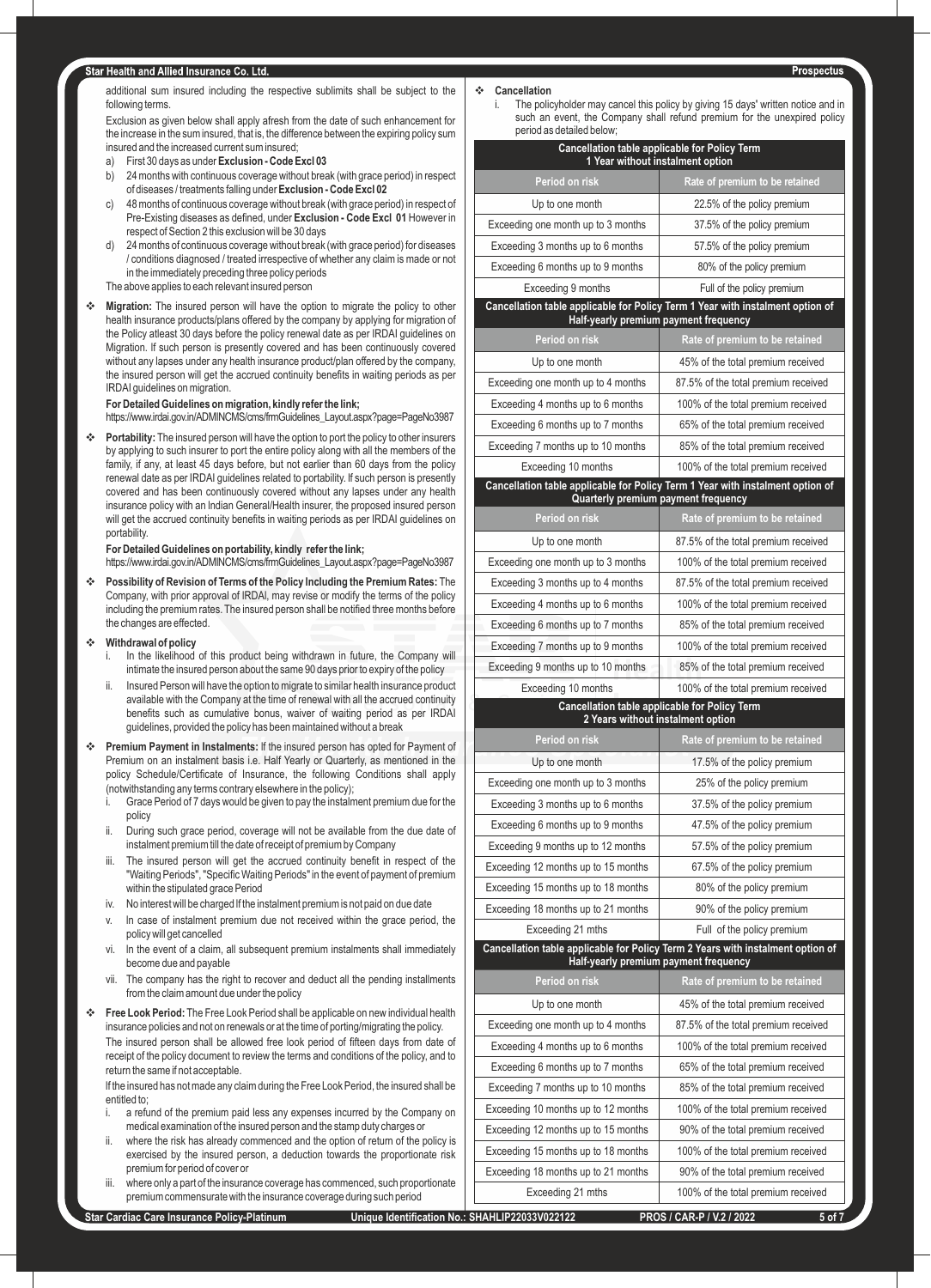#### **far Health and Allied Insurance Co. I td.**

| Cancellation table applicable for Policy Term 2 Years with instalment option of<br>Quarterly premium payment frequency |                                                                                                                          |
|------------------------------------------------------------------------------------------------------------------------|--------------------------------------------------------------------------------------------------------------------------|
| Period on risk                                                                                                         | Rate of premium to be retained                                                                                           |
| Up to one month                                                                                                        | 87.5% of the total premium received                                                                                      |
| Exceeding one month up to 3 months                                                                                     | 100% of the total premium received                                                                                       |
| Exceeding 3 months up to 4 months                                                                                      | 87.5% of the total premium received                                                                                      |
| Exceeding 4 months up to 6 months                                                                                      | 100% of the total premium received                                                                                       |
| Exceeding 6 months up to 7 months                                                                                      | 85% of the total premium received                                                                                        |
| Exceeding 7 months up to 9 months                                                                                      | 100% of the total premium received                                                                                       |
| Exceeding 9 months up to 10 months                                                                                     | 85% of the total premium received                                                                                        |
| Exceeding 10 months up to 12 months                                                                                    | 100% of the total premium received                                                                                       |
| Exceeding 12 months up to 13 months                                                                                    | 97.5% of the total premium received                                                                                      |
| Exceeding 13 months up to 15 months                                                                                    | 100% of the total premium received                                                                                       |
| Exceeding 15 months up to 16 months                                                                                    | 95% of the total premium received                                                                                        |
| Exceeding 16 months up to 18 months                                                                                    | 100% of the total premium received                                                                                       |
| Exceeding 18 months up to 19 months                                                                                    | 95% of the total premium received                                                                                        |
| Exceeding 19 months up to 21 months                                                                                    | 100% of the total premium received                                                                                       |
| Exceeding 21 months up to 22 months                                                                                    | 92.5% of the total premium received                                                                                      |
| Exceeding 22 months                                                                                                    | 100% of the total premium received                                                                                       |
|                                                                                                                        | <b>Cancellation table applicable for Policy Term</b>                                                                     |
| 3 Years without instalment option                                                                                      |                                                                                                                          |
| Period on risk                                                                                                         | Rate of premium to be retained                                                                                           |
| Up to one month                                                                                                        | 17.5% of the policy premium                                                                                              |
| Exceeding one month up to 3 months                                                                                     | 22.5% of the policy premium                                                                                              |
| Exceeding 3 months up to 6 months                                                                                      | 30% of the policy premium                                                                                                |
| Exceeding 6 months up to 9 months                                                                                      | 37.5% of the policy premium                                                                                              |
| Exceeding 9 months up to 12 months                                                                                     | 42.5% of the policy premium                                                                                              |
| Exceeding 12 months up to 15 months                                                                                    | 50% of the policy premium                                                                                                |
| Exceeding 15 months up to 18 months                                                                                    | 57.5% of the policy premium                                                                                              |
| Exceeding 18 months up to 21 months                                                                                    | 65% of the policy premium                                                                                                |
| Exceeding 21 months up to 24 months                                                                                    | 72.5% of the policy premium                                                                                              |
| Exceeding 24 months up to 27 months                                                                                    | 80% of the policy premium                                                                                                |
| Exceeding 27 months up to 30 months                                                                                    | 85% of the policy premium                                                                                                |
| Exceeding 30 months up to 33 months                                                                                    | 92.5% of the policy premium                                                                                              |
| Exceeding 33 months                                                                                                    | Full of the policy premium                                                                                               |
|                                                                                                                        | Cancellation table applicable for Policy Term 3 Years with instalment option of<br>Half-yearly premium payment frequency |
| Period on risk                                                                                                         | Rate of premium to be retained                                                                                           |

| Up to one month                     | 45% of the total premium received   |
|-------------------------------------|-------------------------------------|
| Exceeding one month up to 4 months  | 87.5% of the total premium received |
| Exceeding 4 months up to 6 months   | 100% of the total premium received  |
| Exceeding 6 months up to 7 months   | 65% of the total premium received   |
| Exceeding 7 months up to 10 months  | 85% of the total premium received   |
| Exceeding 10 months up to 12 months | 100% of the total premium received  |
| Exceeding 12 months up to 15 months | 90% of the total premium received   |
| Exceeding 15 months up to 18 months | 100% of the total premium received  |
| Exceeding 18 months up to 21 months | 90% of the total premium received   |
| Exceeding 21 months up to 24 months | 100% of the total premium received  |
| Exceeding 24 months up to 27 months | 95% of the total premium received   |
| Exceeding 27 months up to 30 months | 100% of the total premium received  |
| Exceeding 30 months up to 33 months | 92.5% of the total premium received |
| Exceeding 33 months                 | 100% of the total premium received  |

**Cancellation table applicable for Policy Term 3 Years with instalment option of Quarterly premium payment frequency**

Prospectus

| Period on risk                      | Rate of premium to be retained      |
|-------------------------------------|-------------------------------------|
| Up to one month                     | 87.5% of the total premium received |
| Exceeding one month up to 3 months  | 100% of the total premium received  |
| Exceeding 3 months up to 4 months   | 87.5% of the total premium received |
| Exceeding 4 months up to 6 months   | 100% of the total premium received  |
| Exceeding 6 months up to 7 months   | 85% of the total premium received   |
| Exceeding 7 months up to 9 months   | 100% of the total premium received  |
| Exceeding 9 months up to 10 months  | 85% of the total premium received   |
| Exceeding 10 months up to 12 months | 100% of the total premium received  |
| Exceeding 12 months up to 13 months | 97.5% of the total premium received |
| Exceeding 13 months up to 15 months | 100% of the total premium received  |
| Exceeding 15 months up to 16 months | 95% of the total premium received   |
| Exceeding 16 months up to 18 months | 100% of the total premium received  |
| Exceeding 18 months up to 19 months | 95% of the total premium received   |
| Exceeding 19 months up to 21 months | 100% of the total premium received  |
| Exceeding 21 months up to 22 months | 92.5% of the total premium received |
| Exceeding 22 months up to 24 months | 100% of the total premium received  |
| Exceeding 24 months up to 25 months | 97.5% of the total premium received |
| Exceeding 25 months up to 27 months | 100% of the total premium received  |
| Exceeding 27 months up to 28 months | 97.5% of the total premium received |
| Exceeding 28 months up to 30 months | 100% of the total premium received  |
| Exceeding 30 months up to 31 months | 95% of the total premium received   |
| Exceeding 31 months up to 33 months | 100% of the total premium received  |
| Exceeding 33 months up to 34 months | 95% of the total premium received   |
| Exceeding 34 months                 | 100% of the total premium received  |

Not withstanding anything contained herein or otherwise, no refunds of premium shall be made in respect of Cancellation where, any claim has been admitted or has been lodged or any benefit has been availed by the insured person under the policy.

- ii. The Company may cancel the policy at any time on grounds of misrepresentation, non-disclosure of material facts, fraud by the insured person by giving 15 days' written notice. There would be no refund of premium on cancellation on grounds of misrepresentation, non-disclosure of material facts or fraud
- v **Automatic Expiry of the policy:** The insurance under this policy shall terminate immediately on the earlier of the following events;
	- ü Upon the death of the Insured Person This means that, the cover for the surviving members of the family will continue, subject to other terms of the policy
	- ü Upon exhaustion of the Basic Sum Insured Plus Bonus, Basic Sum Insured Plus Bonus Plus Restore
- v **How much does it cost to take this insurance?** The premium sheet is attached.
- v **Is there any Income Tax Benefit?**

Insured Person is eligible for relief under Section 80-D of the Income Tax Act in respect of the amount paid by any mode other than cash.

v **How to buy this insurance?** All that needs to be done is to call the nearest office.

- \* Important: IRDAI is not involved in activities like selling insurance policies, announcing bonus or investment of premiums. Public receiving such phone calls are requested to lodge a police complaint.
- v **Prohibition of Rebates:** Section 41 of Insurance Act 1938 (Prohibition of rebates): No person shall allow or offer to allow, either directly or indirectly, as an inducement to any person to take out or renew or continue an insurance in respect of any kind of risk relating to lives or property in India, any rebate of the whole or part of the commission payable or any rebate of the premium shown on the policy, nor shall any person taking out or renewing or continuing a policy accept any rebate, except such rebate as may be allowed in accordance with the published prospectuses or tables of the insurer: Any person making default in complying with the provisions of this section shall be liable for a penalty which may extend to ten lakhs rupees.